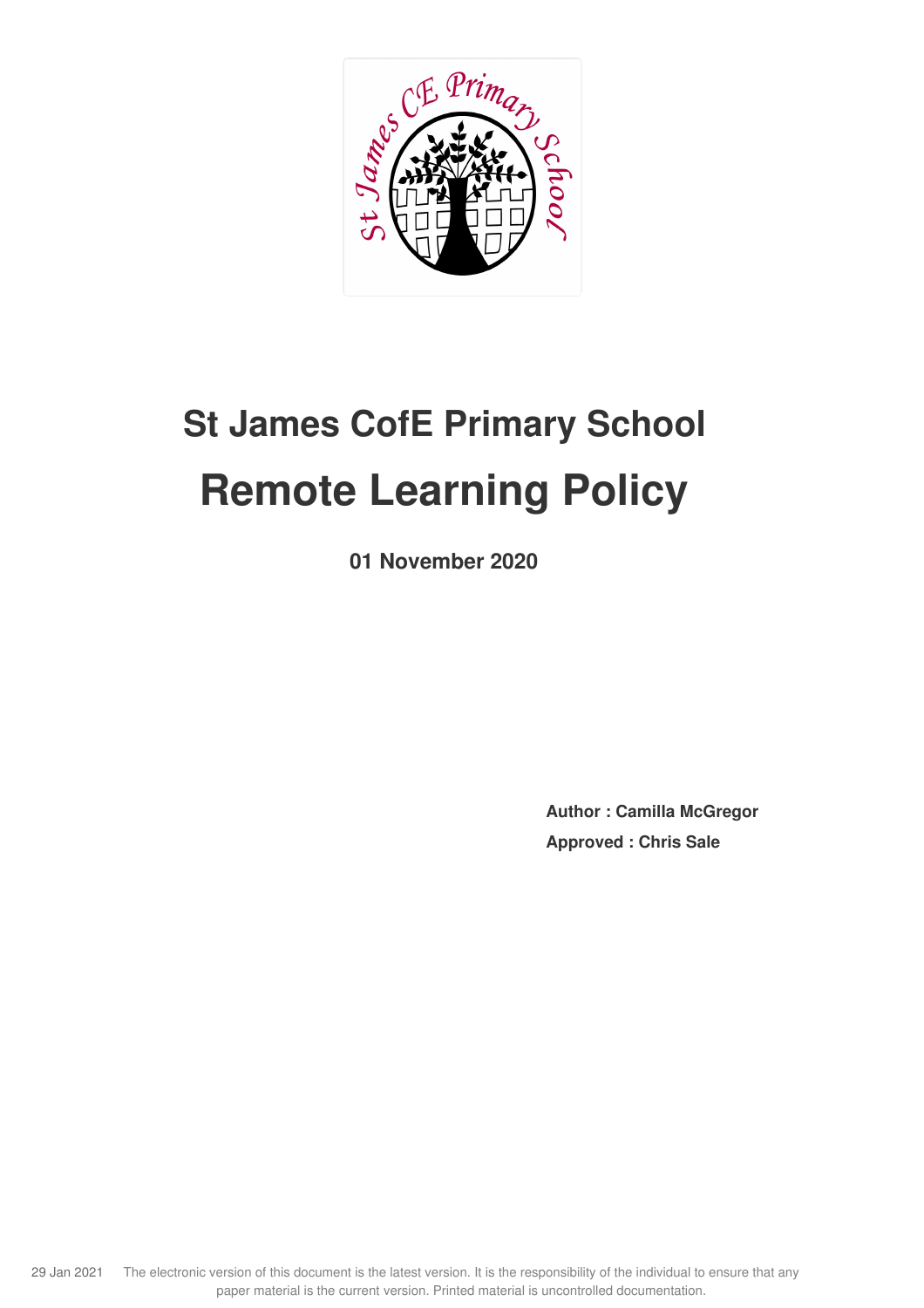## <span id="page-1-0"></span>**1. Aims**

This remote learning policy for staff aims to:

- Ensure consistency in the approach to remote learning for pupils who aren't in school
- Set out expectations for all members of the school community with regards to remote learning
- Provide appropriate guidelines for data protection

# <span id="page-1-1"></span>**2. Roles and responsibilities**

All staff have a role to play in remote learning.

Teachers will be responsible for setting up and delivering remote learning and this will be supported by Teaching Assistants. The Well- Being team will be responsible for liaising with families and helping to overcome barriers to remote learning. The SENCO will be responsible for supporting and monitoring the provision of remote learning for children with SEND.

## **2.1 Teachers**

When providing remote learning, teachers must be available between normal working hours (8.40-3.30).

If they're unable to work for any reason during this time, for example due to sickness or caring for a dependent, they should report this using the normal absence procedure.

When providing remote learning, teachers are responsible for:

> Setting work:

- o Providing work for their class, including cover for other classes within the year group if needed
- o Provide a similar amount of work to the core learning children would receive in school
- o Provide remote learning timetables for individual children who are self-isolating for the start of each week.
- o Upload work to Microsoft TEAMS and the school website (timetables)
- o Provide work packs or workbooks to children who can not access the internet or who do not have a suitable device
- Providing feedback on work:
	- o Pupils will be asked to upload their work onto TEAMS
	- o Provide feedback through commenting on children's work in TEAMS and sharing marks for tests etc
	- o Ensure feedback is given in a timely manner to ensure learning can progress (at least weekly)

 $\triangleright$  Keeping in touch with pupils who aren't in school and their parents:

o Make regular contact with the family through Dojo or phone call if not responding on Dojo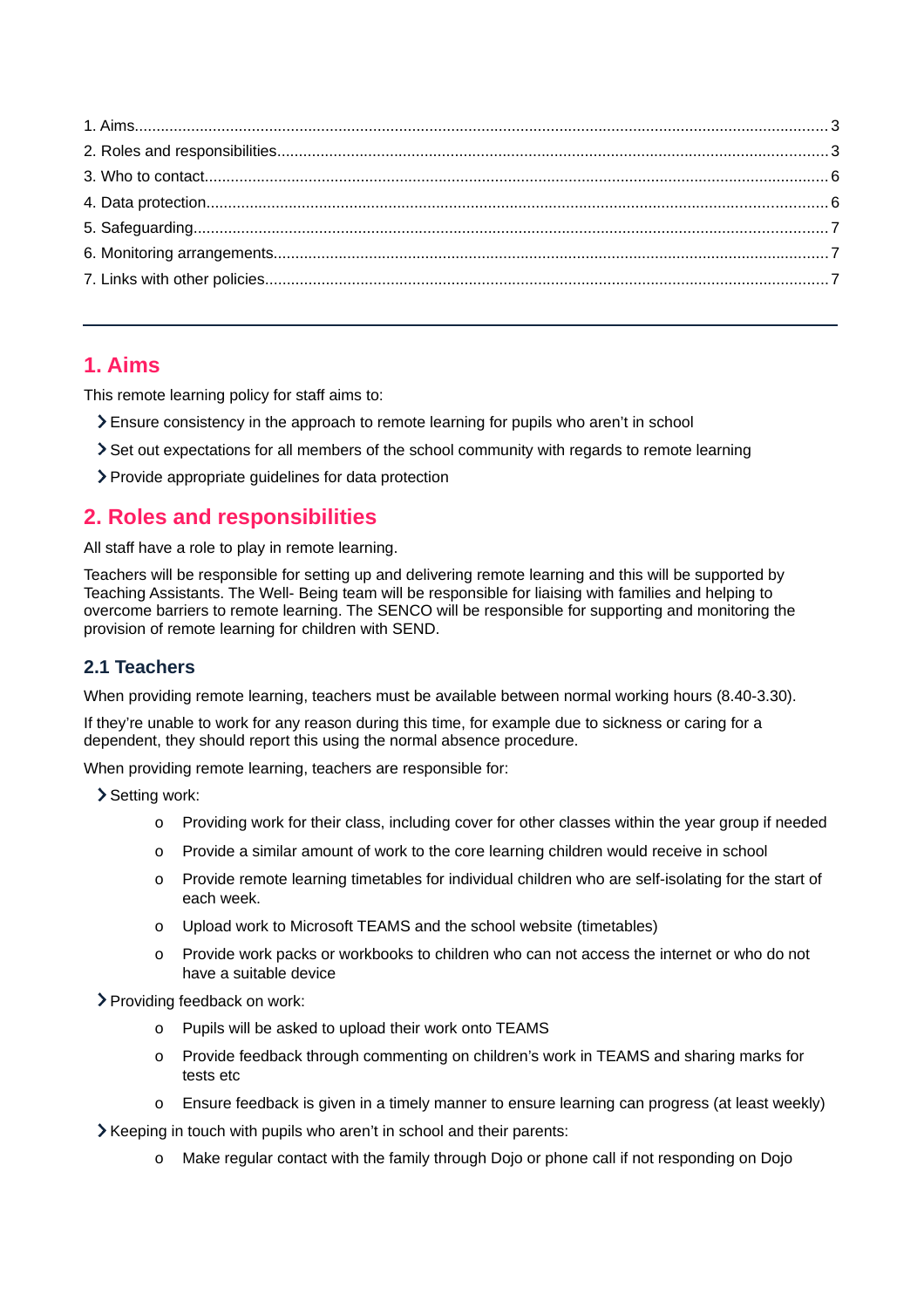- o Ensure concerns are shared with members of the SLT immediately. Safeguarding concerns to be shared immediately with the DSL.
- o Any children who are struggling to maintain appropriate levels of behaviour are to be dismissed from the lesson and contact made with their parents before re-joining the lesson.
- o Make contact with families to ascertain why work has not been completed and offer support.

Attending virtual meetings with staff, parents and pupils:

- o Wear, appropriate and professional clothing
- o Situate themselves in a quite areas and avoid areas with background noise and blur the background of the TEAMS call.

#### **2.2 Teaching assistants**

When assisting with remote learning, teaching assistants must be available between their normal working hours.

If they're unable to work for any reason during this time, for example due to sickness or caring for a dependent, they should report this using the normal absence procedure.

When assisting with remote learning, teaching assistants are responsible for:

Supporting pupils who aren't in school with learning remotely:

- o This may be pupils who receive interventions or IEP work and pupils with SEND.
- o Small group work can be carried out in a break away room or children who need support within a live lesson can be pinned.

Attending virtual meetings with teachers, parents and pupils:

- o Wear, appropriate and professional clothing
- o Situate themselves in a quite areas and avoid areas with background noise and blur the background of the TEAMS call.

#### **2.3 Subject leads**

Alongside their teaching responsibilities, subject leads are responsible for:

- Considering whether any aspects of the subject curriculum need to change to accommodate remote learning
- Working with teachers teaching their subject remotely to make sure all work set is appropriate and consistent
- Working with other subject leads and senior leaders to make sure work set remotely across all subjects is appropriate and consistent
- Alerting teachers to resources they can use to teach their subject remotely

#### **2.4 Senior leaders**

Alongside any teaching responsibilities, senior leaders are responsible for:

- Co-ordinating the remote learning approach across the school
- Monitoring the effectiveness of remote learning –through regular meetings with teachers and subject leaders, reviewing work set and reaching out for feedback from pupils and parents
- Monitoring the security of remote learning systems, including data protection and safeguarding considerations

## **2.5 Designated safeguarding lead**

The DSL is responsible for: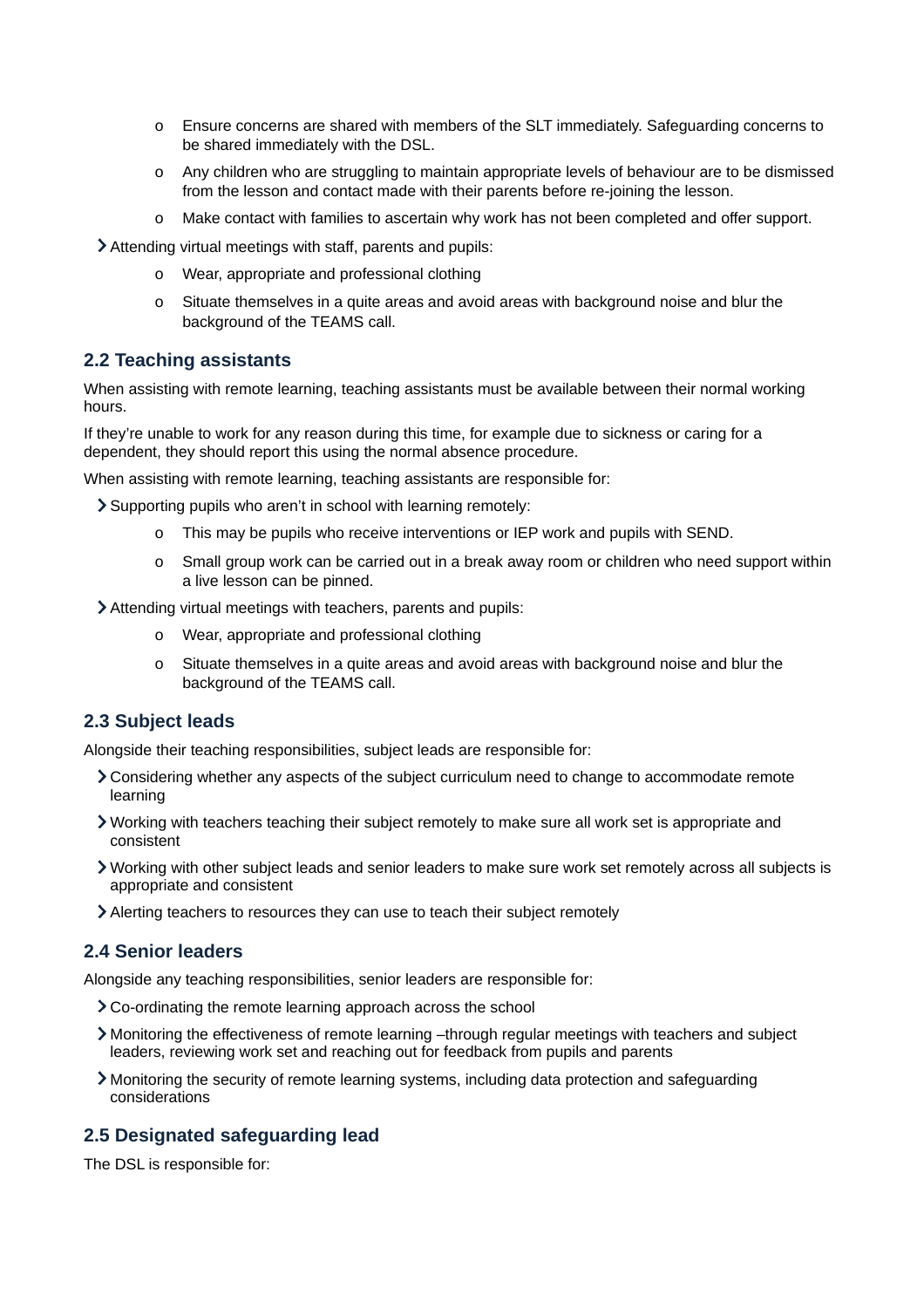- Make sure that concerns are raised by staff/volunteers when necessary
- Offer support and guidance to all adults working within the school on matters of safeguarding and child protection.
- Ensure that they are available to be contacted
- Discuss concerns as required with outside agencies e.g. specific agency for single need (e.g. speech and language, Inclusion Support), early intervention multi-agency (e.g. Early Help process) or Multi Agency Safeguarding Hub (MASH) /existing social worker (child protection/significant harm concerns)
- Work closely with agencies and services to improve outcomes for children and young people including (but not limited to) Senior mental health leads, Domestic abuse support, Locality COG's, community policing.
- Complete/oversee all necessary paperwork and correspondence including referral forms to the Early Help team or MASH in regard to safeguarding and child protection referrals

(See Safeguarding and Child Protection Policy)

## **2.6 IT staff**

IT staff are responsible for:

- Fixing issues with systems used to set and collect work
- Helping staff and parents with any technical issues they're experiencing
- Reviewing the security of remote learning systems and flagging any data protection breaches to the data protection officer
- Assisting pupils and parents with accessing the internet or devices

#### **2.7 Pupils and parents**

Staff can expect pupils learning remotely to:

- Establish daily routines for engaging in the learning experiences (e.g. 8:50am start)
- Base themselves in a suitable location for live lessons (preferably not in a bedroom and preferably with someone else present)
- Dress appropriately (we know you are not in school but we still expect you to be fully dressed to attend virtual lessons)
- Regularly monitor online platforms (Teams, Dojo, email, etc.) to check for announcements and feedback from your teachers
- Complete tasks and work set, doing your best work
- Join online meetings and lessons on time and behave respectfully
- Do your best to meet timelines, commitments, and due dates
- Communicate proactively with your teachers if you cannot meet deadlines or need help
- Collaborate and support your peers in their learning
- > Comply with St James' Acceptable Use Policy
- $\geq$  Be contactable during the school

Staff can expect parents with children learning remotely to:

- Make the school aware if their child is sick or otherwise can't complete work
- > Seek help from the school if they need it
- > Be respectful when making any complaints or concerns known to staff

## **2.8 Governing board**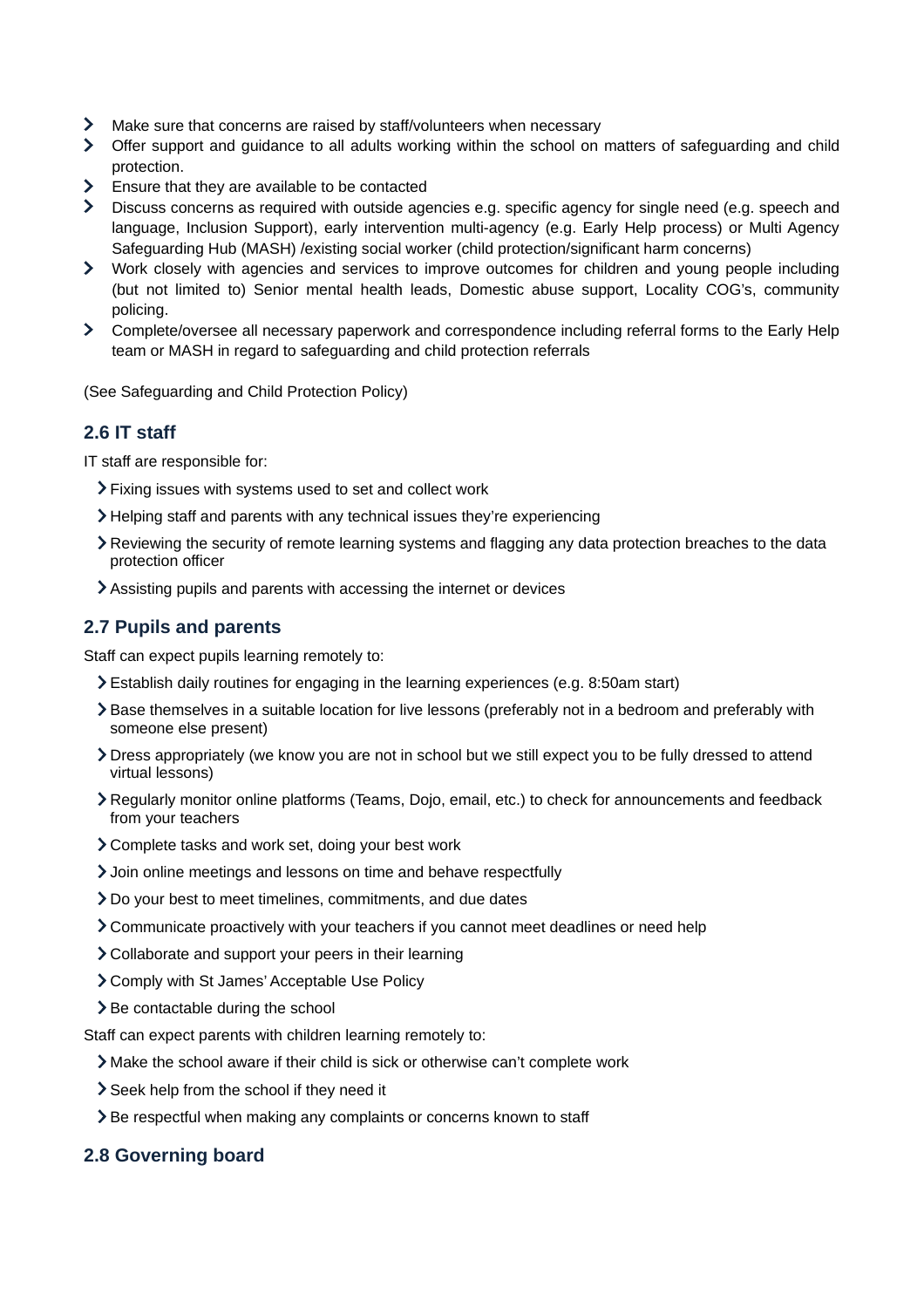The governing board is responsible for:

- Monitoring the school's approach to providing remote learning to ensure education remains as high quality as possible
- Ensuring that staff are certain that remote learning systems are appropriately secure, for both data protection and safeguarding reasons

## <span id="page-4-2"></span>**3. Who to contact**

If staff have any questions or concerns about remote learning, they should contact the following individuals:

- Issues in setting work talk to the relevant subject lead or SENCO
- $\ge$  Issues with behaviour talk to the relevant SLT member
- $\ge$  Issues with IT talk to IT staff
- Issues with their own workload or wellbeing talk to line manager
- Concerns about data protection talk to HT who will discuss matters with the data protection officer
- Concerns about safeguarding talk to the DSL

#### <span id="page-4-1"></span>**4. Data protection**

#### **4.1 Accessing personal data**

When accessing personal data for remote learning purposes, all staff members will:

Use school provided laptops and ipads rather than personal devices.

#### **4.2 Processing personal data**

Staff members may need to collect and/or share personal data such as email addresses as part of the remote learning system. As long as this processing is necessary for the school's official functions, individuals won't need to give permission for this to happen.

However, staff are reminded to collect and/or share as little personal data as possible online.

#### **4.3 Keeping devices secure**

All staff members will take appropriate steps to ensure their devices remain secure. This includes, but is not limited to:

- $\blacktriangleright$  Keeping the device password-protected strong passwords are at least 8 characters, with a combination of upper and lower-case letters, numbers and special characters (e.g. asterisk or currency symbol)
- Ensuring the hard drive is encrypted this means if the device is lost or stolen, no one can access the files stored on the hard drive by attaching it to a new device
- Making sure the device locks if left inactive for a period of time
- Not sharing the device among family or friends
- Installing antivirus and anti-spyware software
- $\triangleright$  Keeping operating systems up to date always install the latest updates

#### <span id="page-4-0"></span>**5. Safeguarding**

Please see Safeguarding and Child Protection policy.